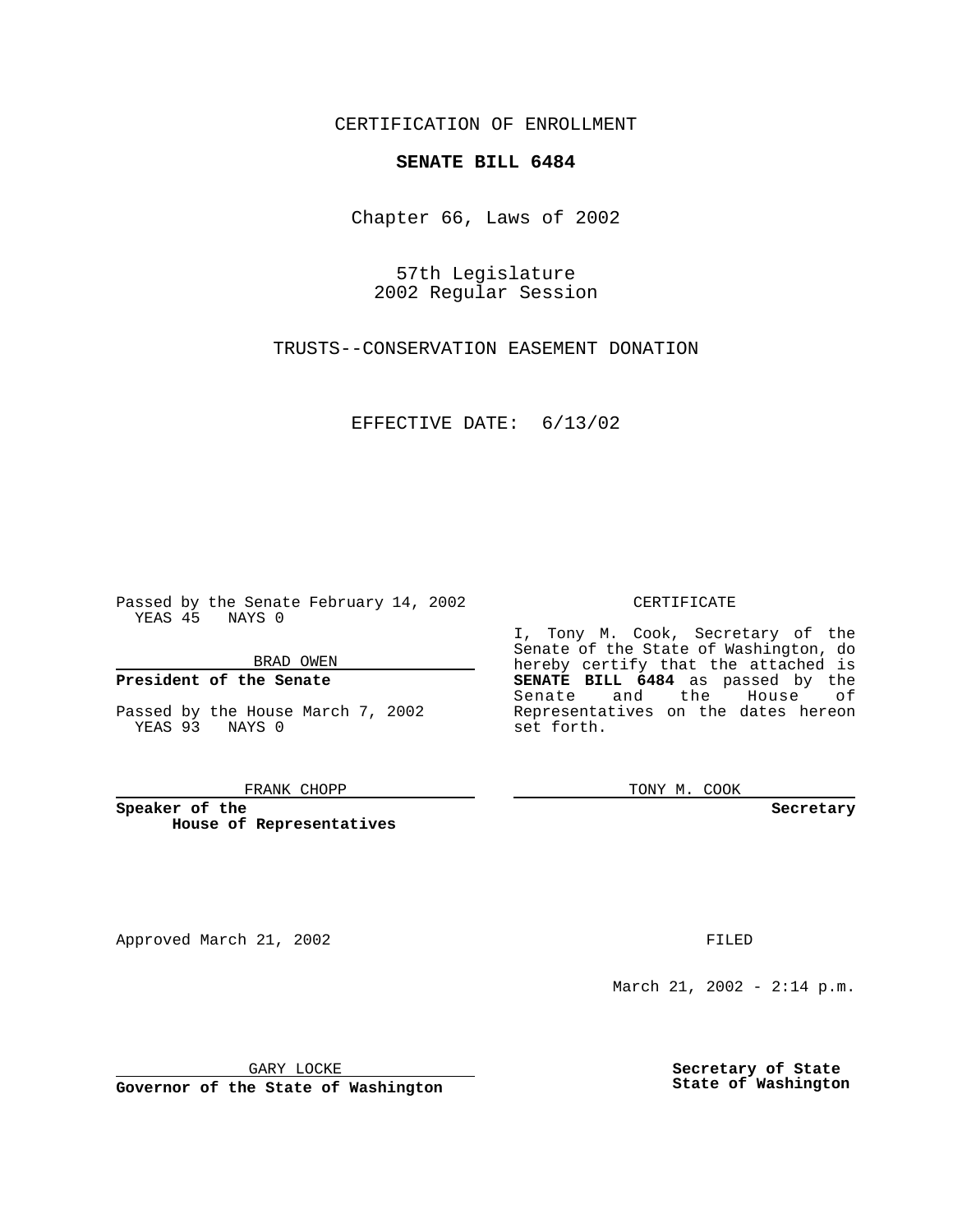# **SENATE BILL 6484** \_\_\_\_\_\_\_\_\_\_\_\_\_\_\_\_\_\_\_\_\_\_\_\_\_\_\_\_\_\_\_\_\_\_\_\_\_\_\_\_\_\_\_\_\_\_\_

\_\_\_\_\_\_\_\_\_\_\_\_\_\_\_\_\_\_\_\_\_\_\_\_\_\_\_\_\_\_\_\_\_\_\_\_\_\_\_\_\_\_\_\_\_\_\_

Passed Legislature - 2002 Regular Session

**State of Washington 57th Legislature 2002 Regular Session**

**By** Senators Haugen, Swecker, Rossi, Regala, B. Sheldon, Finkbeiner, T. Sheldon, Kastama, Jacobsen, Rasmussen, Winsley and Johnson

Read first time 01/18/2002. Referred to Committee on Judiciary.

 AN ACT Relating to federal estate tax benefits for conservation easements; and amending RCW 11.98.070 and 11.96A.030.

BE IT ENACTED BY THE LEGISLATURE OF THE STATE OF WASHINGTON:

 **Sec. 1.** RCW 11.98.070 and 1997 c 252 s 75 are each amended to read as follows:

 A trustee, or the trustees jointly, of a trust, in addition to the authority otherwise given by law, have discretionary power to acquire, invest, reinvest, exchange, sell, convey, control, divide, partition, and manage the trust property in accordance with the standards provided by law, and in so doing may:

 (1) Receive property from any source as additions to the trust or any fund of the trust to be held and administered under the provisions of the trust;

(2) Sell on credit;

(3) Grant, purchase or exercise options;

 (4) Sell or exercise subscriptions to stock or other corporate 17 securities and to exercise conversion rights;

 (5) Deposit stock or other corporate securities with any protective or other similar committee;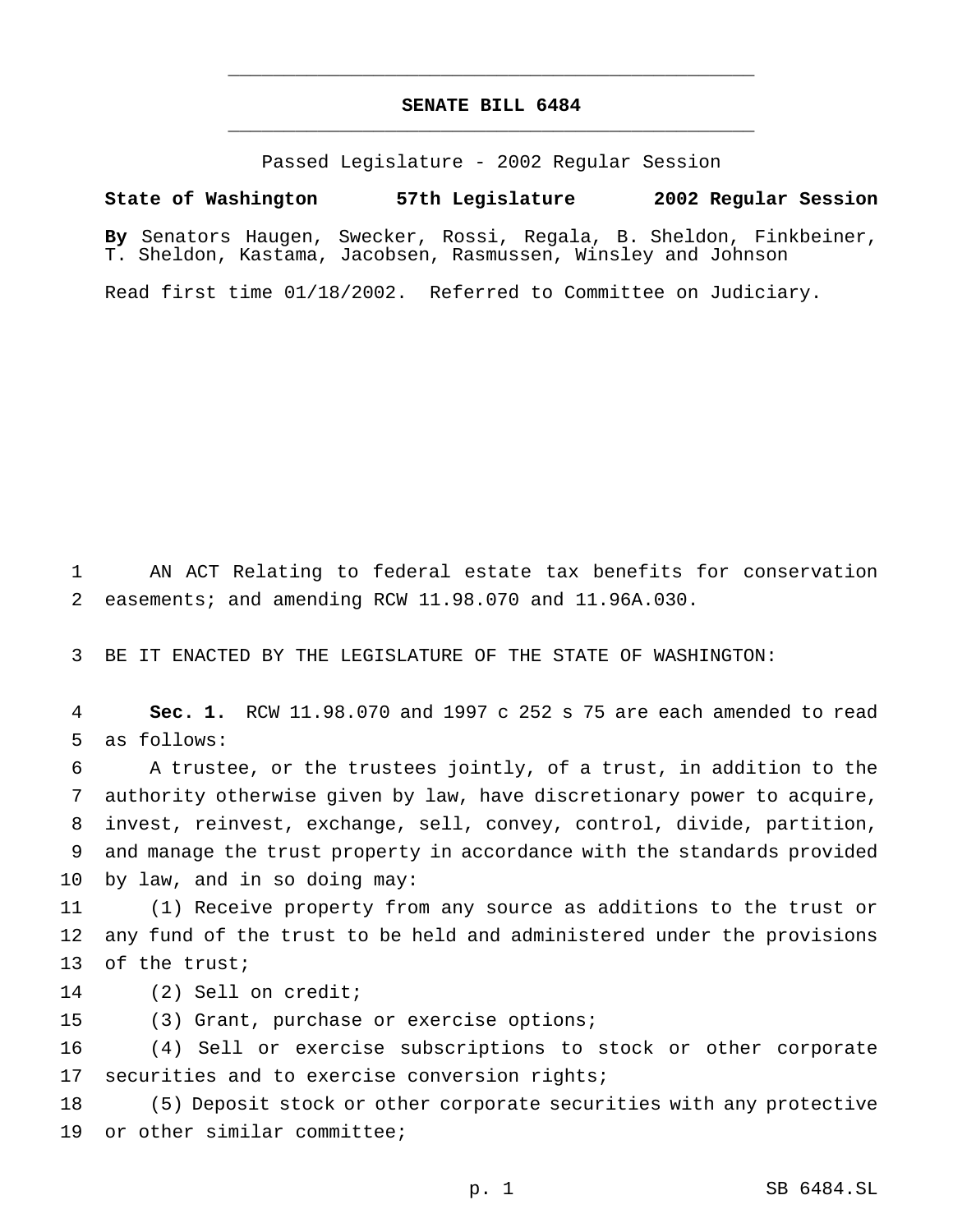(6) Assent to corporate sales, leases, and encumbrances;

 (7) Vote trust securities in person or by proxy with power of substitution; and enter into voting trusts;

 (8) Register and hold any stocks, securities, or other property in the name of a nominee or nominees without mention of the trust relationship, provided the trustee or trustees are liable for any loss occasioned by the acts of any nominee, except that this subsection 8 shall not apply to situations covered by RCW 11.98.070(31);

 (9) Grant leases of trust property, with or without options to purchase or renew, to begin within a reasonable period and for terms within or extending beyond the duration of the trust, for any purpose including exploration for and removal of oil, gas and other minerals; 13 enter into community oil leases, pooling and unitization agreements;

 (10) Subdivide, develop, dedicate to public use, make or obtain the vacation of public plats, adjust boundaries, partition real property, and on exchange or partition to adjust differences in valuation by giving or receiving money or money's worth;

(11) Compromise or submit claims to arbitration;

 (12) Borrow money, secured or unsecured, from any source, including a corporate trustee's banking department, or from the individual trustee's own funds;

 (13) Make loans, either secured or unsecured, at such interest as the trustee may determine to any person, including any beneficiary of a trust, except that no trustee who is a beneficiary of a trust may participate in decisions regarding loans to such beneficiary from the trust, unless the loan is as described in RCW 83.110.020(2), and then only to the extent of the loan, and also except that if a beneficiary or the grantor of a trust has the power to change a trustee of the trust, the power to loan shall be limited to loans at a reasonable rate 30 of interest and for adequate security;

 (14) Determine the hazards to be insured against and maintain insurance for them;

 (15) Select any part of the trust estate in satisfaction of any partition or distribution, in kind, in money or both; make nonpro rata distributions of property in kind; allocate particular assets or portions of them or undivided interests in them to any one or more of the beneficiaries without regard to the income tax basis of specific property allocated to any beneficiary and without any obligation to make an equitable adjustment;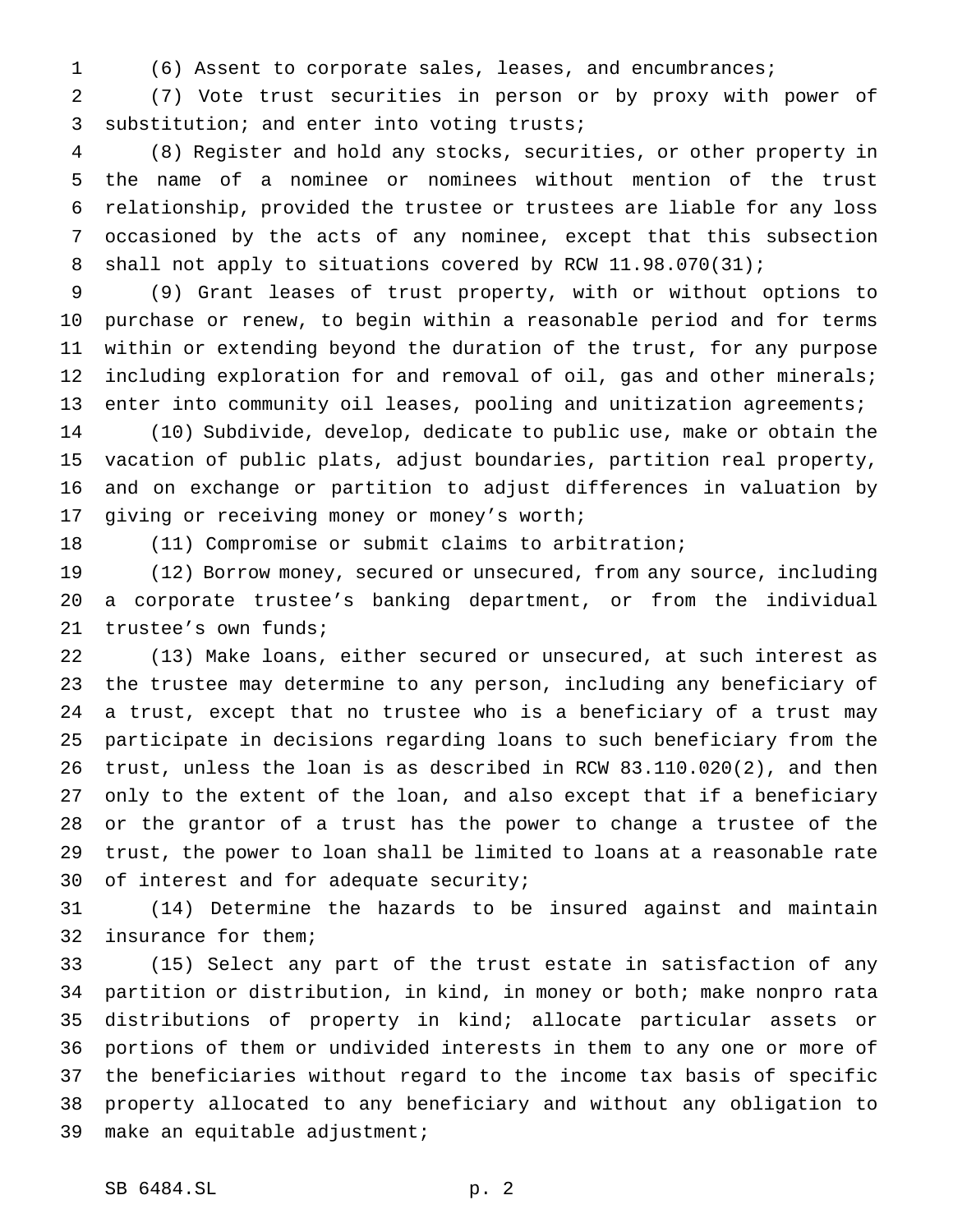(16) Pay any income or principal distributable to or for the use of any beneficiary, whether that beneficiary is under legal disability, to the beneficiary or for the beneficiary's use to the beneficiary's parent, guardian, custodian under the uniform gifts to minors act of any state, person with whom he resides, or third person;

 (17) Change the character of or abandon a trust asset or any interest in it;

 (18) Mortgage, pledge the assets or the credit of the trust estate, or otherwise encumber trust property, including future income, whether an initial encumbrance or a renewal or extension of it, for a term within or extending beyond the term of the trust, in connection with 12 the exercise of any power vested in the trustee;

 (19) Make ordinary or extraordinary repairs or alterations in buildings or other trust property, demolish any improvements, raze existing structures, and make any improvements to trust property;

 (20) Create restrictions, easements, including easements to public use without consideration, and other servitudes;

 (21) Manage any business interest, including any farm or ranch interest, regardless of form, received by the trustee from the trustor of the trust, as a result of the death of a person, or by gratuitous transfer from any other transferor, and with respect to the business interest, have the following powers:

 (a) To hold, retain, and continue to operate that business interest solely at the risk of the trust, without need to diversify and without liability on the part of the trustee for any resulting losses;

 (b) To enlarge or diminish the scope or nature or the activities of any business;

 (c) To authorize the participation and contribution by the business to any employee benefit plan, whether or not qualified as being tax deductible, as may be desirable from time to time;

 (d) To use the general assets of the trust for the purpose of the business and to invest additional capital in or make loans to such business;

 (e) To endorse or guarantee on behalf of the trust any loan made to the business and to secure the loan by the trust's interest in the business or any other property of the trust;

 (f) To leave to the discretion of the trustee the manner and degree of the trustee's active participation in the management of the business, and the trustee is authorized to delegate all or any part of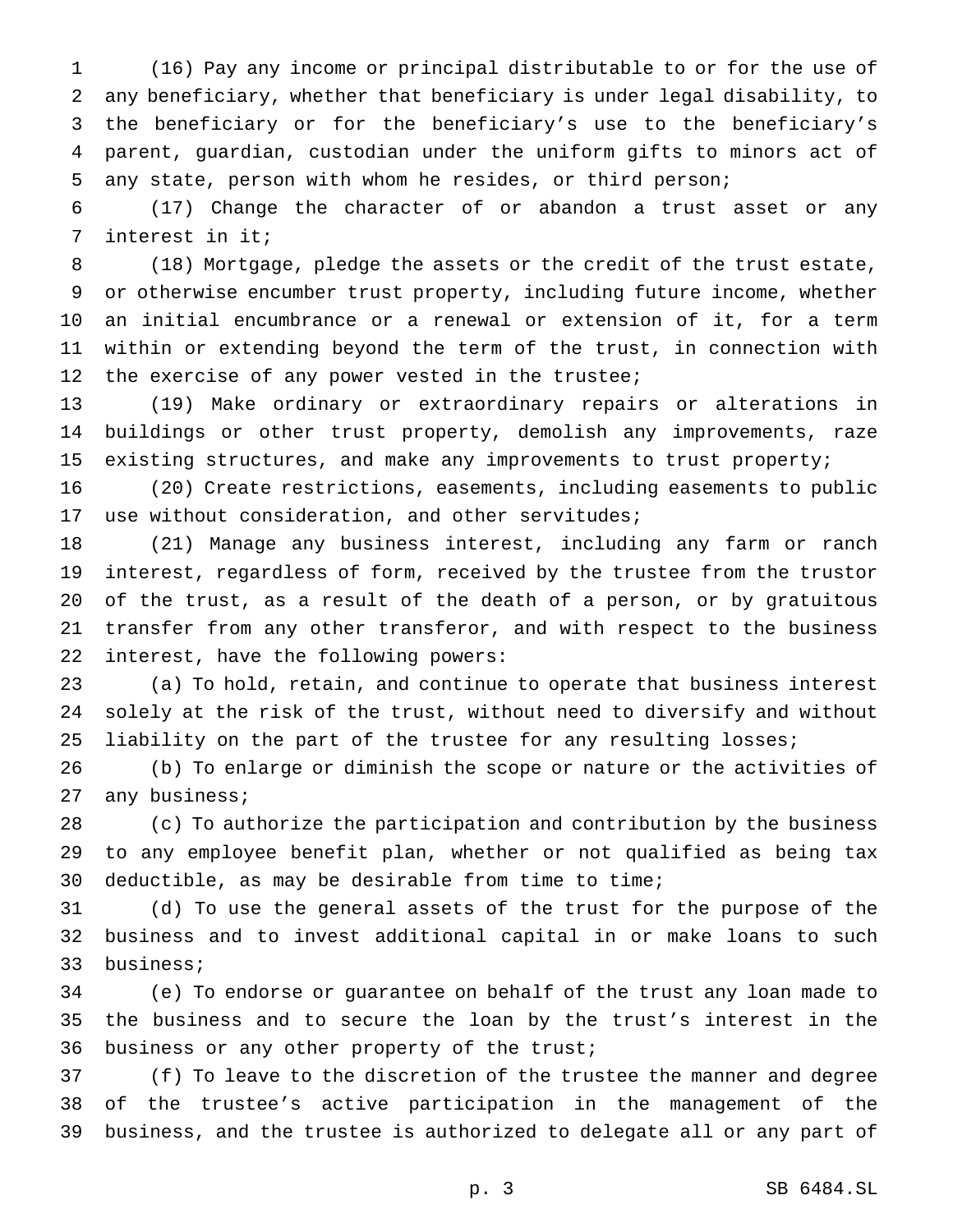the trustee's power to supervise, manage, or operate to such persons as the trustee may select, including any partner, associate, director, officer, or employee of the business; and also including electing or employing directors, officers, or employees of the trustee to take part in the management of the business as directors or officers or otherwise, and to pay that person reasonable compensation for services without regard to the fees payable to the trustee;

 (g) To engage, compensate, and discharge or to vote for the engaging, compensating, and discharging of managers, employees, agents, lawyers, accountants, consultants, or other representatives, including anyone who may be a beneficiary of the trust or any trustee;

 (h) To cause or agree that surplus be accumulated or that dividends be paid;

 (i) To accept as correct financial or other statements rendered by any accountant for any sole proprietorship or by any partnership or corporation as to matters pertaining to the business except upon actual notice to the contrary;

 (j) To treat the business as an entity separate from the trust, and in any accounting by the trustee it is sufficient if the trustee reports the earning and condition of the business in a manner conforming to standard business accounting practice;

 (k) To exercise with respect to the retention, continuance, or disposition of any such business all the rights and powers that the trustor of the trust would have if alive at the time of the exercise, including all powers as are conferred on the trustee by law or as are necessary to enable the trustee to administer the trust in accordance with the instrument governing the trust, subject to any limitations provided for in the instrument; and

 (l) To satisfy contractual and tort liabilities arising out of an unincorporated business, including any partnership, first out of the business and second out of the estate or trust, but in no event may there be a liability of the trustee, except as provided in RCW 11.98.110 (2) and (4), and if the trustee is liable, the trustee is entitled to indemnification from the business and the trust, respectively;

 (22) Participate in the establishment of, and thereafter in the operation of, any business or other enterprise according to subsection (21) of this section except that the trustee shall not be relieved of the duty to diversify;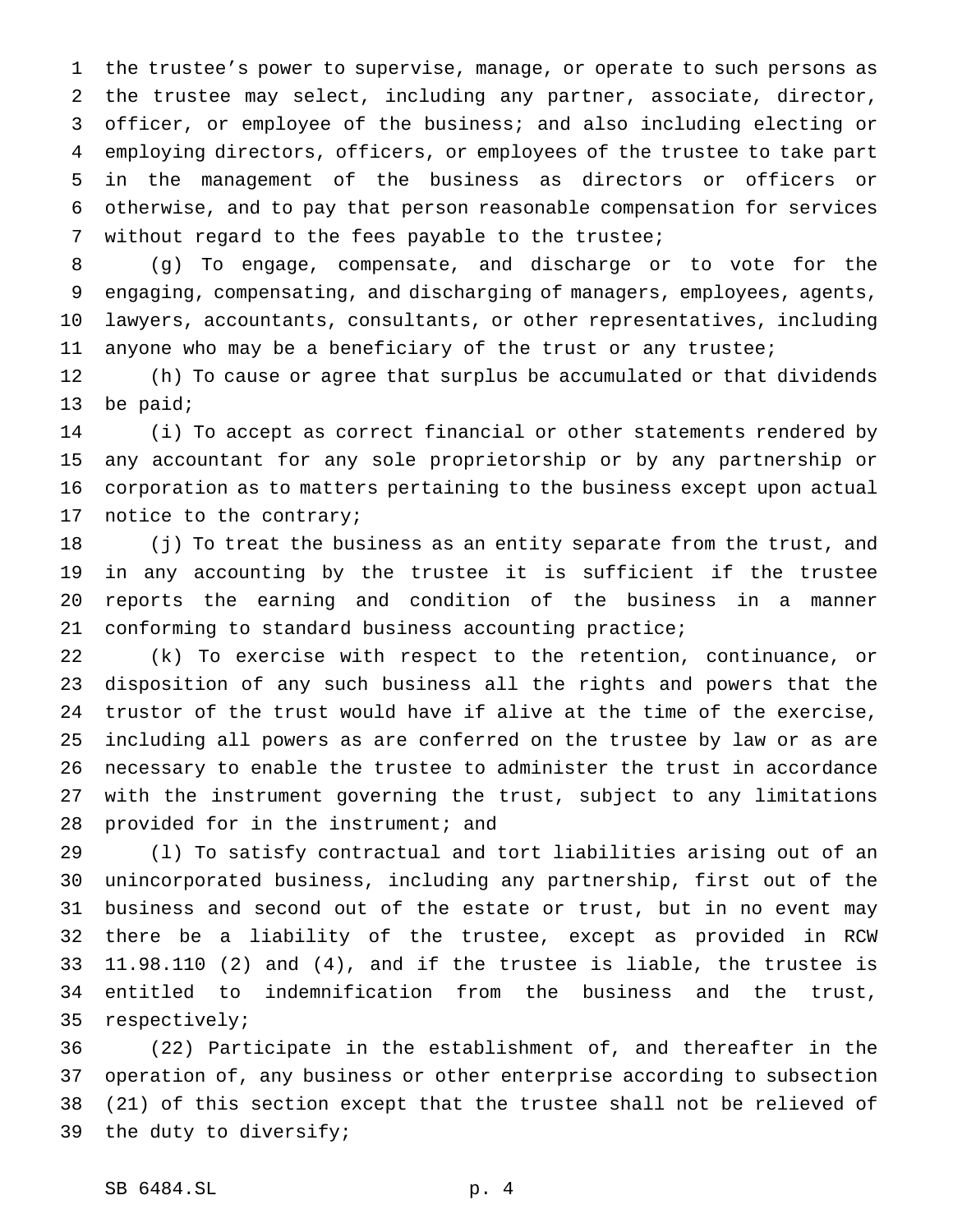(23) Cause or participate in, directly or indirectly, the formation, reorganization, merger, consolidation, dissolution, or other change in the form of any corporate or other business undertaking where trust property may be affected and retain any property received pursuant to the change;

 (24) Limit participation in the management of any partnership and act as a limited or general partner;

 (25) Charge profits and losses of any business operation, including farm or ranch operation, to the trust estate as a whole and not to the trustee; make available to or invest in any business or farm operation additional moneys from the trust estate or other sources;

 (26) Pay reasonable compensation to the trustee or co-trustees considering all circumstances including the time, effort, skill, and responsibility involved in the performance of services by the trustee; (27) Employ persons, including lawyers, accountants, investment advisors, or agents, even if they are associated with the trustee, to advise or assist the trustee in the performance of the trustee's duties or to perform any act, regardless of whether the act is discretionary, and to act without independent investigation upon their recommendations, except that:

 (a) A trustee may not delegate all of the trustee's duties and responsibilities;

 (b) This power to employ and to delegate duties does not relieve the trustee of liability for such person's discretionary acts, that, if done by the trustee, would result in liability to the trustee;

 (c) This power to employ and to delegate duties does not relieve the trustee of the duty to select and retain a person with reasonable care;

 (d) The trustee, or a successor trustee, may sue the person to collect any damages suffered by the trust estate even though the trustee might not be personally liable for those damages, subject to the statutes of limitation that would have applied had the claim been one against the trustee who was serving when the act or failure to act occurred;

 (28) Appoint an ancillary trustee or agent to facilitate management of assets located in another state or foreign country;

 (29) Retain and store such items of tangible personal property as the trustee selects and pay reasonable storage charges thereon from the trust estate;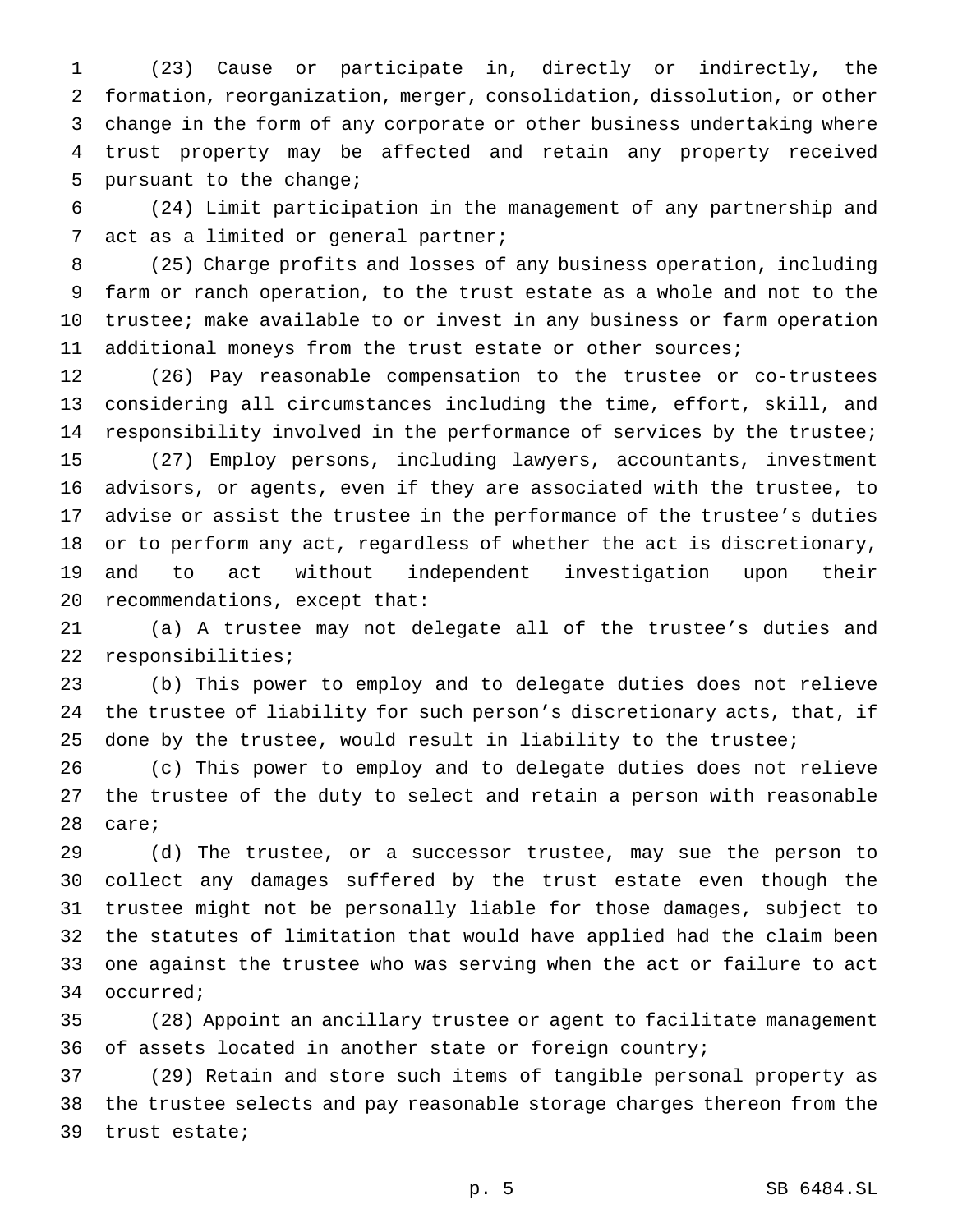(30) Issue proxies to any adult beneficiary of a trust for the purpose of voting stock of a corporation acting as the trustee of the trust;

 (31) Place all or any part of the securities at any time held by the trustee in the care and custody of any bank, trust company, or member firm of the New York Stock Exchange with no obligation while the securities are so deposited to inspect or verify the same and with no responsibility for any loss or misapplication by the bank, trust company, or firm, so long as the bank, trust company, or firm was selected and retained with reasonable care, and have all stocks and registered securities placed in the name of the bank, trust company, or firm, or in the name of its nominee, and to appoint such bank, trust company, or firm agent as attorney to collect, receive, receipt for, and disburse any income, and generally may perform, but is under no requirement to perform, the duties and services incident to a so-called "custodian" account;

 (32) Determine at any time that the corpus of any trust is insufficient to implement the intent of the trust, and upon this determination by the trustee, terminate the trust by distribution of the trust to the current income beneficiary or beneficiaries of the trust or their legal representatives, except that this determination may only be made by the trustee if the trustee is neither the grantor nor the beneficiary of the trust, and if the trust has no charitable 24 beneficiary; ((and))

 (33) Continue to be a party to any existing voting trust agreement or enter into any new voting trust agreement or renew an existing 27 voting trust agreement with respect to any assets contained in trust $i$ and

29 (34)(a) Donate a qualified conservation easement, as defined by section 2031(c) of the Internal Revenue Code, on any real property, or 31 consent to the donation of a qualified conservation easement on any 32 real property by a personal representative of an estate of which the 33 trustee is a devisee, to obtain the benefit of the estate tax exclusion allowed under section 2031(c) of the Internal Revenue Code or the deduction allowed under section 2055(f) of the Internal Revenue Code as 36 <u>long as:</u> (i)(A) The governing instrument authorizes the donation of a

qualified conservation easement on the real property; or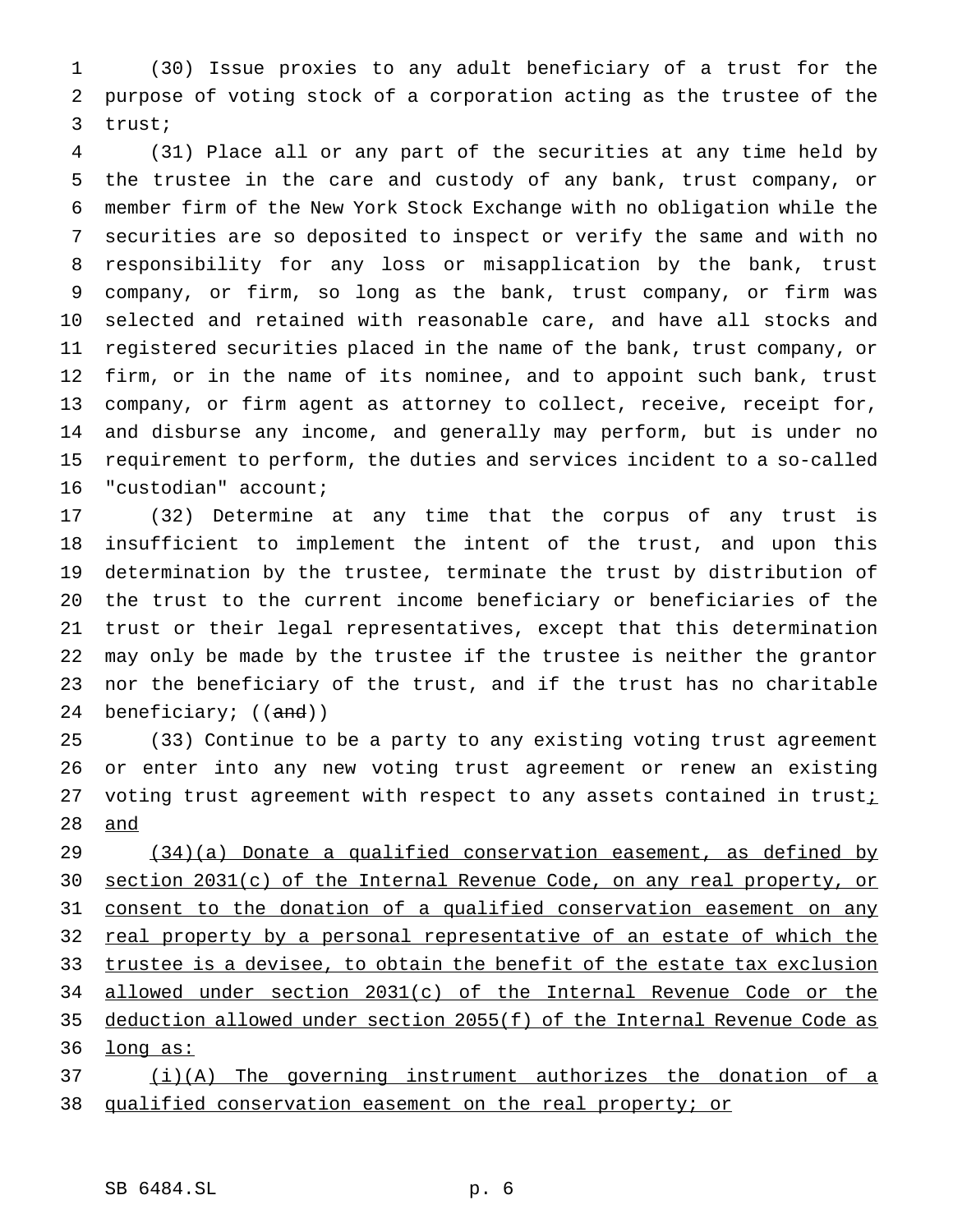(B) Each beneficiary that may be affected by the qualified conservation easement consents to the donation under the provisions of 3 chapter 11.96A RCW; and

 (ii) The donation of a qualified conservation easement will not result in the insolvency of the decedent's estate.

 (b) The authority granted under this subsection includes the authority to amend a previously donated qualified conservation easement, as defined under section 2031(c)(8)(B) of the Internal 9 Revenue Code, and to amend a previously donated unqualified 10 conservation easement for the purpose of making the easement a 11 qualified conservation easement under section 2031(c)(8)(B).

 **Sec. 2.** RCW 11.96A.030 and 1999 c 42 s 104 are each amended to read as follows:

 The definitions in this section apply throughout this chapter unless the context clearly requires otherwise.

(1) "Matter" includes any issue, question, or dispute involving:

 (a) The determination of any class of creditors, devisees, legatees, heirs, next of kin, or other persons interested in an estate, trust, nonprobate asset, or with respect to any other asset or property interest passing at death;

 (b) The direction of a personal representative or trustee to do or to abstain from doing any act in a fiduciary capacity;

 (c) The determination of any question arising in the administration of an estate or trust, or with respect to any nonprobate asset, or with respect to any other asset or property interest passing at death, that may include, without limitation, questions relating to: (i) The construction of wills, trusts, community property agreements, and other writings; (ii) a change of personal representative or trustee; (iii) a change of the situs of a trust; (iv) an accounting from a personal representative or trustee; or (v) the determination of fees for a personal representative or trustee;

 (d) The grant to a personal representative or trustee of any necessary or desirable power not otherwise granted in the governing instrument or given by law;

 (e) The amendment, reformation, or conformation of a will or a trust instrument to comply with statutes and regulations of the United States internal revenue service in order to achieve qualification for deductions, elections, and other tax requirements, including the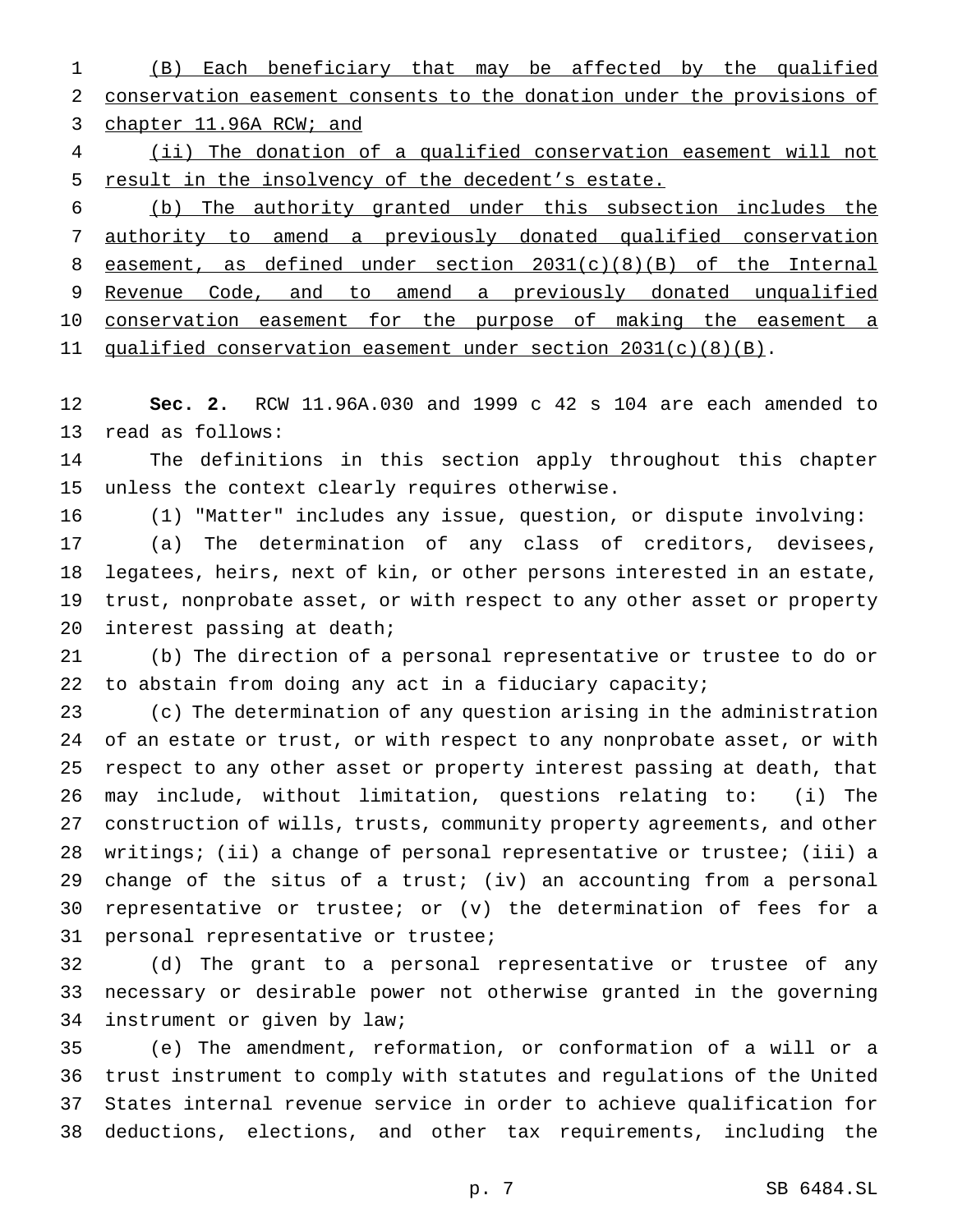qualification of any gift thereunder for the benefit of a surviving spouse who is not a citizen of the United States for the estate tax marital deduction permitted by federal law, including the addition of mandatory governing instrument requirements for a qualified domestic 5 trust under section 2056A of the internal revenue code, the qualification of any gift thereunder as a qualified conservation 7 easement as permitted by federal law, or the qualification of any gift for the charitable estate tax deduction permitted by federal law, including the addition of mandatory governing instrument requirements for a charitable remainder trust; and

 (f) With respect to any nonprobate asset, or with respect to any other asset or property interest passing at death, including joint tenancy property, property subject to a community property agreement, or assets subject to a pay on death or transfer on death designation: (i) The ascertaining of any class of creditors or others for purposes of chapter 11.18 or 11.42 RCW;

 (ii) The ordering of a qualified person, the notice agent, or resident agent, as those terms are defined in chapter 11.42 RCW, or any combination of them, to do or abstain from doing any particular act 20 with respect to a nonprobate asset;

 (iii) The ordering of a custodian of any of the decedent's records relating to a nonprobate asset to do or abstain from doing any particular act with respect to those records;

 (iv) The determination of any question arising in the 25 administration under chapter 11.18 or 11.42 RCW of a nonprobate asset; (v) The determination of any questions relating to the abatement, rights of creditors, or other matter relating to the administration, settlement, or final disposition of a nonprobate asset under this title;

 (vi) The resolution of any matter referencing this chapter, including a determination of any questions relating to the ownership or distribution of an individual retirement account on the death of the spouse of the account holder as contemplated by RCW 6.15.020(6);

 (vii) The resolution of any other matter that could affect the nonprobate asset.

(2) "Notice agent" has the meanings given in RCW 11.42.010.

(3) "Nonprobate assets" has the meaning given in RCW 11.02.005.

 (4) "Party" or "parties" means each of the following persons who has an interest in the subject of the particular proceeding and whose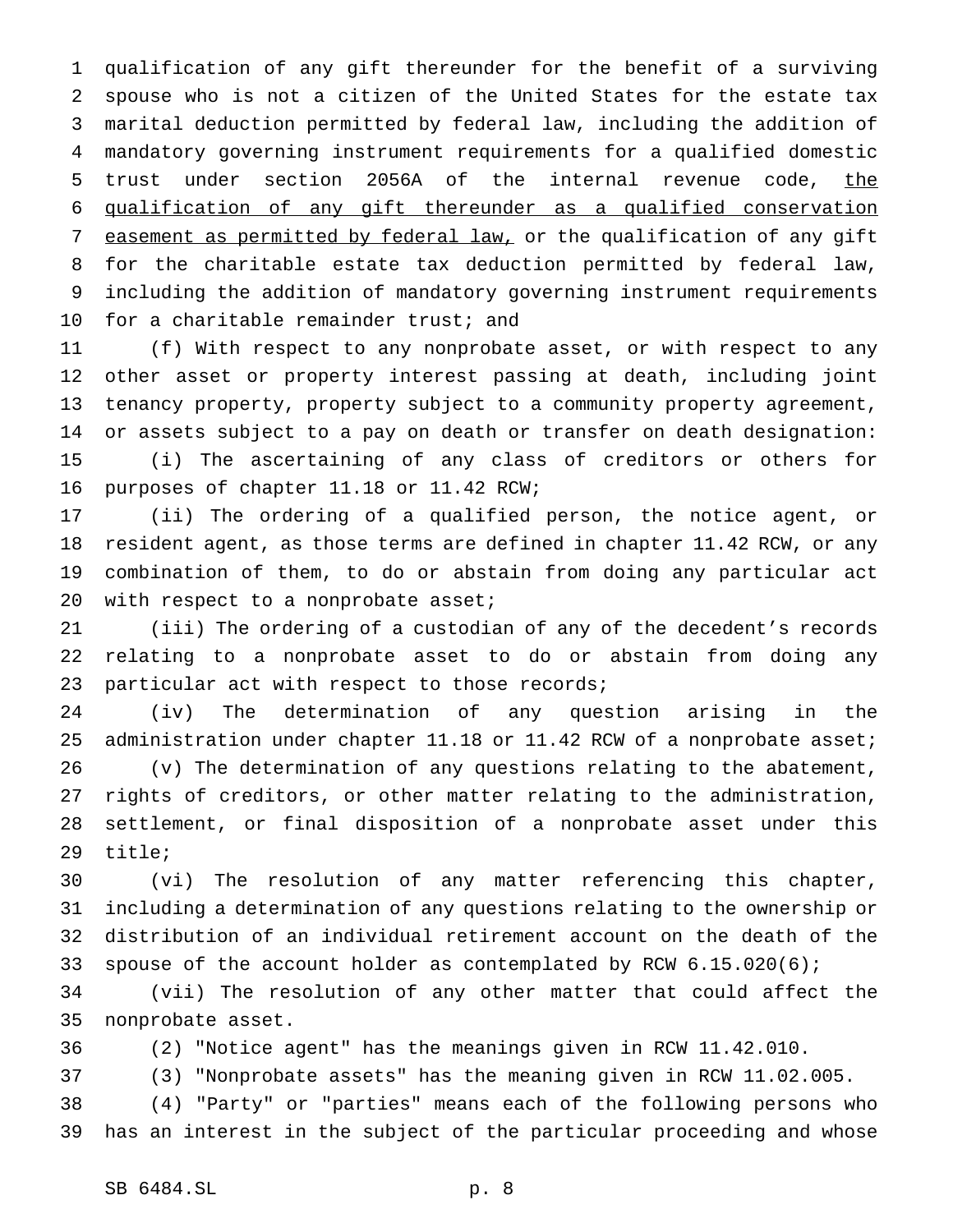name and address are known to, or are reasonably ascertainable by, the petitioner:

(a) The trustor if living;

(b) The trustee;

(c) The personal representative;

(d) An heir;

 (e) A beneficiary, including devisees, legatees, and trust beneficiaries;

 (f) The surviving spouse of a decedent with respect to his or her interest in the decedent's property;

(g) A guardian ad litem;

(h) A creditor;

 (i) Any other person who has an interest in the subject of the particular proceeding;

(j) The attorney general if required under RCW 11.110.120;

 (k) Any duly appointed and acting legal representative of a party 17 such as a guardian, special representative, or attorney in fact;

 (l) Where applicable, the virtual representative of any person described in this subsection the giving of notice to whom would meet notice requirements as provided in RCW 11.96A.120;

 (m) Any notice agent, resident agent, or a qualified person, as those terms are defined in chapter 11.42 RCW; and

 (n) The owner or the personal representative of the estate of the deceased owner of the nonprobate asset that is the subject of the particular proceeding, if the subject of the particular proceeding relates to the beneficiary's liability to a decedent's estate or creditors under RCW 11.18.200.

 (5) "Persons interested in the estate or trust" means the trustor, if living, all persons beneficially interested in the estate or trust, persons holding powers over the trust or estate assets, the attorney general in the case of any charitable trust where the attorney general would be a necessary party to judicial proceedings concerning the trust, and any personal representative or trustee of the estate or trust.

 (6) "Principal place of administration of the trust" means the trustee's usual place of business where the day-to-day records pertaining to the trust are kept, or the trustee's residence if the trustee has no such place of business.